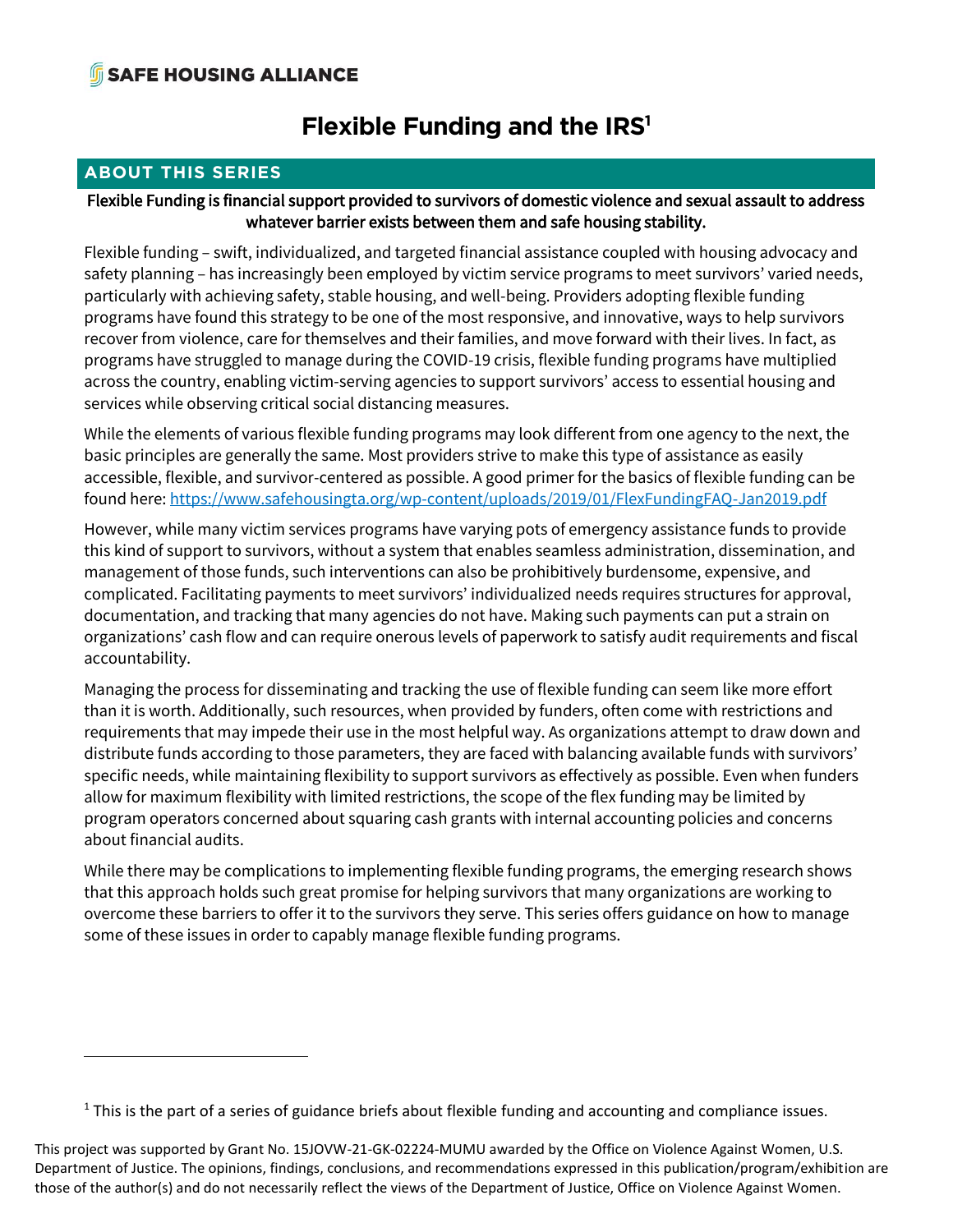# **IRS IMPLICATIONS**

When considering whether to make payments to or on behalf of survivors, organizations that want to provide flexible funding to survivors may have questions or want additional information about how this intervention aligns with IRS and tax requirements for nonprofits. This brief provides some basic guidance about these issues.

It is important to note that compliance with rules related to the IRS are related to the organization's nonprofit status. When organizations initially file for tax-exempt status from the IRS, they agree to abide by certain requirements in order to receive an exemption from paying taxes on their income. So, it is essential for nonprofit programs to comply with the established rules to keep that status. Nonprofits must file an annual return with the IRS where they respond to questions that indicate their compliance with IRS requirements. The consequences for failing to meet these expectations can be very serious.

Having nonprofit status does not mean that an organization cannot make a profit or that they do not have to pay taxes at all. It simply means that the organization is fulfilling a public service and as such does not have to pay taxes in the same way that other corporations do.

# **REPORT INCOME TO THE IRST INCOME TO THE IRST INCOME.**

In providing flexible funding, programs may choose to make payments for survivors to cover various expenses, such as providing payment to a landlord, attorney, or a therapist. The IRS generally requires that when payments are made to individuals or companies, nonprofits must get a signed W-9 form at the time of payment and provide a 1099 statement to those entities (as well as to the IRS).

Reporting the total payments at the end of the calendar year allows the IRS to know that taxes are owed on that income.

A 1099 is required for payments made while conducting business including:

- 1. Certain payments made to each individual, partnership, limited liability company (LLC), limited partnership (LLP), or estate; or, in a couple instances, a corporation; and
- 2. Payments made to anyone to whom an organization or individual has paid at least \$600 (cumulatively over the course of the tax year) in rents, services, prizes and awards, or other income payments.

It is good practice to request a W-9 from any vendor before they get paid. This lets the business know that a 1099 will be issued at the end of the year.

# **EXAMPLES WHEN 1099S ARE NOT REQUIRED**

In certain circumstances, when a nonprofit makes payments while providing services, a 1099 is not required to be issued. These situations include:

- If the vendor is organized as a non-profit, C or S corporation, a federal/state/local/territorial government, or is otherwise a tax-exempt organization
- Payments of rent to or through a real estate agent or property managers acting as an agent for the owner
- Payments made to companies for telephone, utilities, freight, or similar items
- Food or meals purchased that are not catered and not part of a banquet, workshop, etc.
- Scholarships or payments made to a school, college, university, or other non-profit educational institution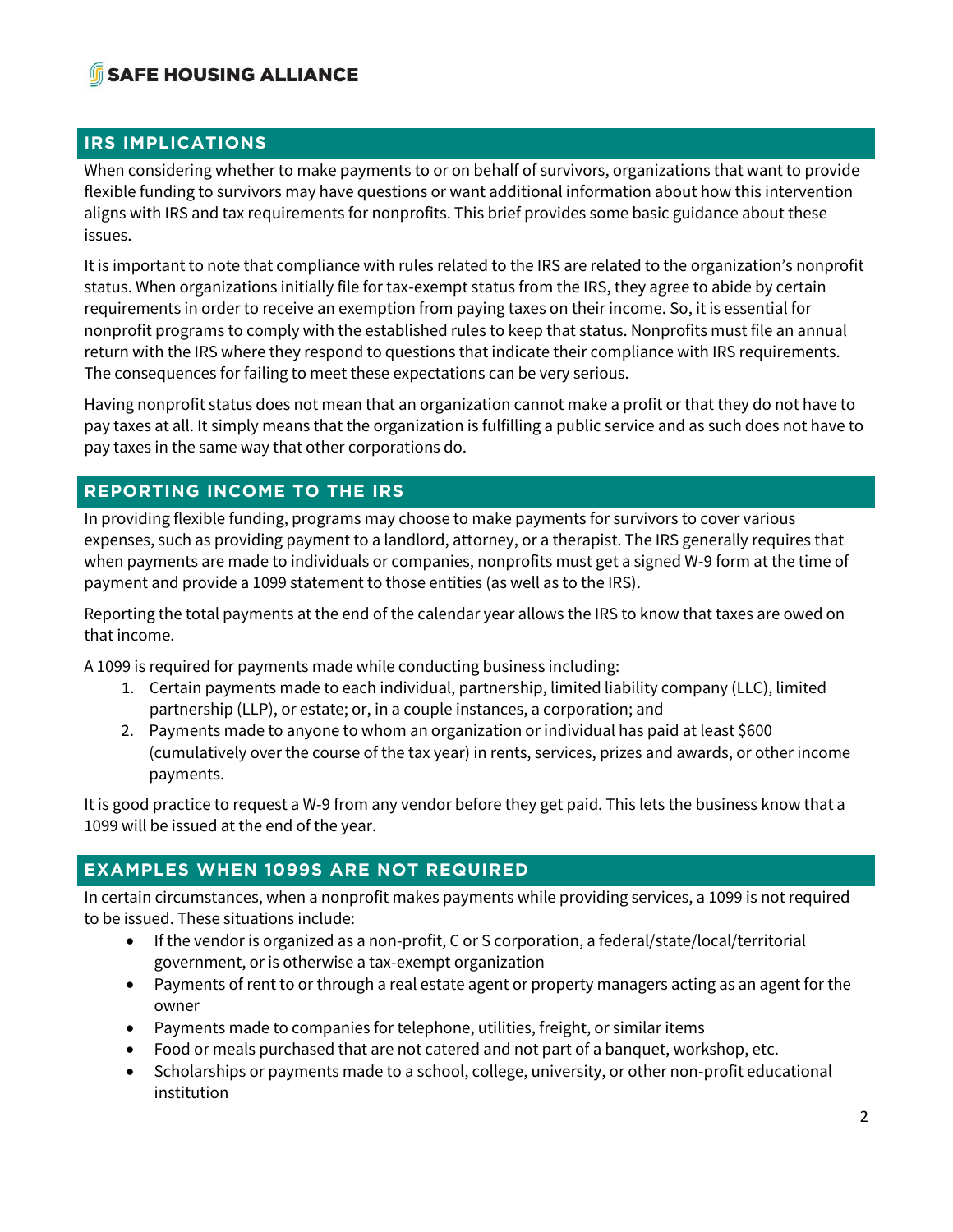- Software when no software support is provided or where no annual renewal fee is required to continue using software
- Payments to pharmacies or tax-exempts hospitals

Make note that payments for medical/healthcare and legal services typically always require a 1099, even if the vendor is incorporated, except when that provider is a nonprofit corporation.

**FUNDING PROVIDED DIRECTLY TO INDIVIDUALS** Nonprofit organizations can make grants directly to individuals and businesses if they are made in furtherance of their organizational mission/tax-exempt purposes. The most common way that flexible funding programs do this is through Emergency Relief Funds to individuals. Providing this type of assistance is not considered income and therefore, it is not required to provide a 1099 to the individual or the IRS. Individuals (i.e., survivors) who receive Emergency Financial Funds are not required to pay taxes on that funding because it is considered charity, not income. This is why it is not required for the organization to get a W-9 from or issue a 1099 to the survivor to provide them with this kind of funding.

Emergency Relief Funds refer to financial assistance that organizations provide to individuals to ensure they have access to basic necessities, such as food, clothing, housing, transportation, and medical assistance following an emergency. The IRS specifically says that this kind of assistance can be provided when individuals are $2$ :

- 1. Temporarily in need of food or shelter when they are stranded, injured, or lost because of an emergency;
- 2. Temporarily unable to be self-sufficient as a result of a sudden and severe personal or family crisis, such as victims of violence crimes or physical abuse;
- 3. In need of long-term assistance with housing, childcare, or educational expenses because of an emergency; and,
- 4. In need of counseling because of trauma experienced as a result of a violent crime.

Funding can only be provided to a charitable class, such as a group of people within a community or those who are in a specific group of people who have suffered from the emergency – such as those who experience domestic violence, sexual assault, or human trafficking. The assistance must be open-ended, including victims of present and possible future emergencies, to be considered serving individuals in a charitable class.

When providing this kind of funding to individuals, organizations are obligated to make an assessment of the individual's need for such assistance at the time they receive the assistance and document that process. To satisfy this, an organization should record:

- a complete description of the assistance,
- cost of the assistance,
- the purpose for which the assistance was given,
- the charity's objective criteria for disbursing assistance under the program,
- how the recipients were selected,
- the name, address, and amount distributed to each recipient<sup>3</sup>

<sup>2</sup> https://www.irs.gov/pub/irs-pdf/p3833.pdf p. 8

<sup>&</sup>lt;sup>33</sup> The individual's personally identifying information should not be disclosed to the IRS.